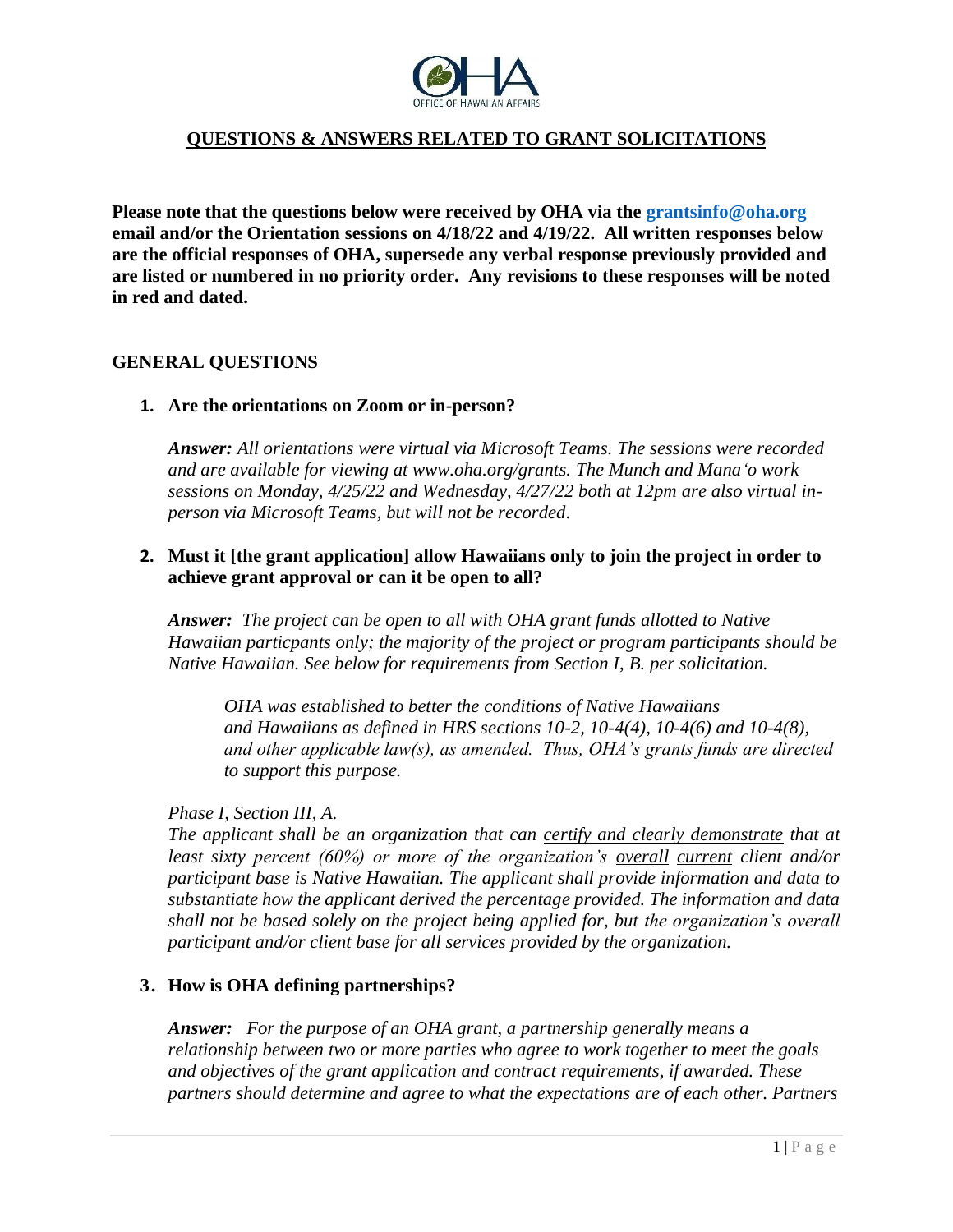

*may be non-profit organizations, schools, foundations, programs or a combination. Not considered partners would be government entities and private businesses. If awarded, the applicant would be the entity ultimately responsible for ensuring contract compliance.*

*The hope is that these partnerships will help to build capacity in all areas and move beyond the "fiscal sponsorship" role of just being the administrative body that ensures fiscal accountability and signs off on reports. OHA hopes entities choose to partner in all aspects to help meet the project's goal and objectives.*

### **4. How do partnership contracts work?**

*Answer: For the purpose of these OHA grants, the applying non-profit is the grantee that has program/activites and targets that attain the outcomes for the solicitation. Partnerships should be organizations that are supportive of, complementary to and/or meaningfully contribute to delivery of program/activites and targets and are partners in funding and/or meeting project outcomes. The partnership or collaborator agreement is between the applying entity and the other entity and not a part of the OHA grant agreement. At a minimum, we recommend you determine and agree to kuleana for service delivery, performance target tracking and reporting. If awarded, the applicant would be the entity ultimately responsible for ensuring OHA grant agreement/contract compliance, regardless of whether the partner or collaborator is compliant with the partnership or collaborator agreement(s).*

## **5. How would a program get support from OHA if not a 501(c)(3) organization and if not able to partner with a 501(c)(3) to run our program?**

*Answer: All awards are to non-profit organizations that serve 60% or more Native Hawaiians. A letter of Internal Revenue Service (IRS) Determination is a required document in order to be approved in our Phase I Eligibility. In the event compliance is not possible in Cycle 1, then the organization has an opportunity to apply in Cycle 2 when their non-profit governance documents, including the IRS Determination Letter is available and complete.*

*While OHA does not currently provide technical assistance for non-profit formation, organizing and operations, there are other industry organizations, such as the Hawaii Alliance of Nonprofit Organizations (HANO), National Council of Nonprofits, that may be of assistance.*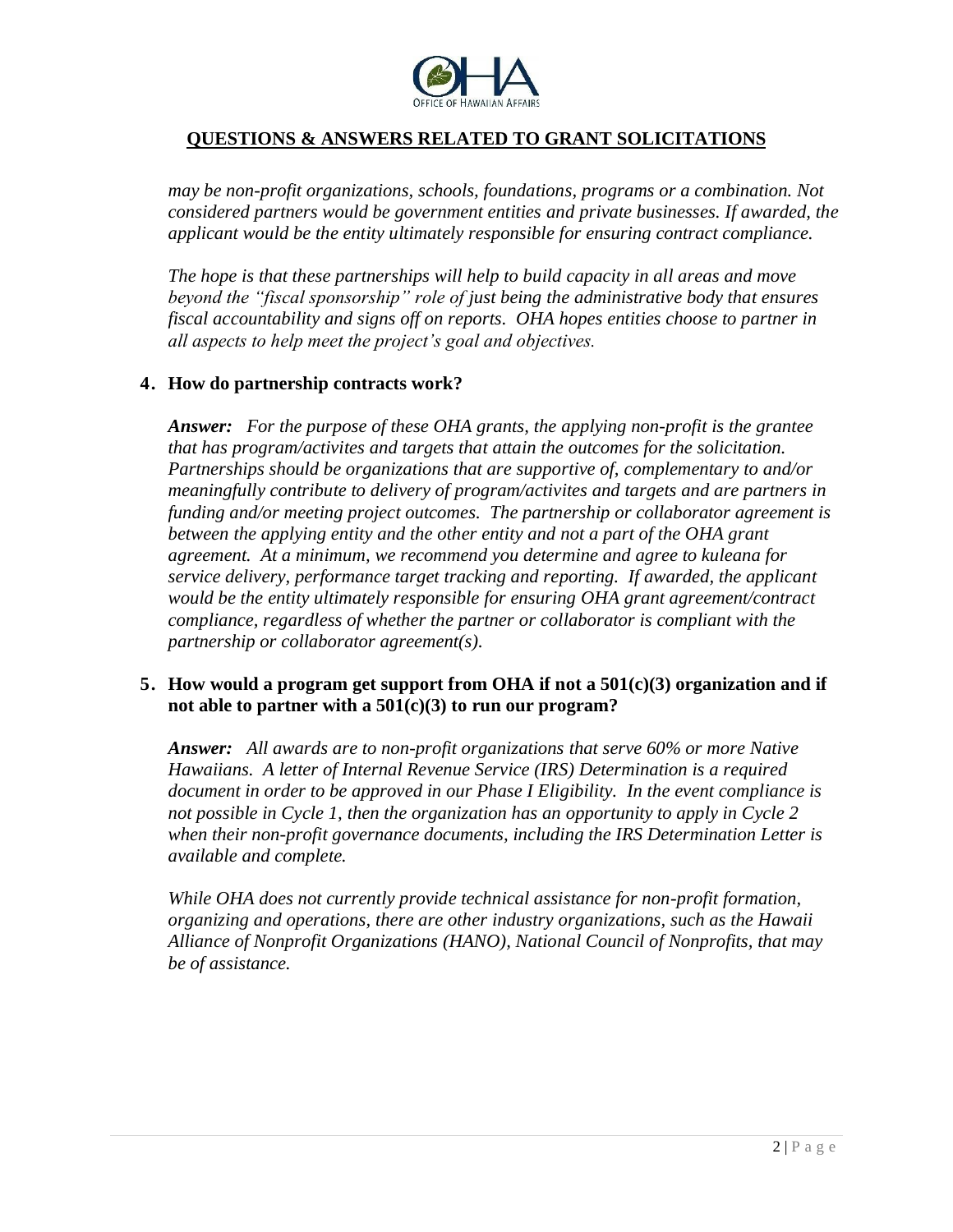

## **6. Are re-granting or financial pass-through initiatives allowable? For example, working with producers who want to grow food, is there potential for applicant to purchase supplies for them?**

*Answer: Regranting and financial pass-through activities are not allowed. OHA defines regranting as the act of acquiring a large grant and using the funds from that grant to create, manage, and finance smaller grants in turn. This is not allowed for OHA grant funds.*

*Subcontracting is allowed, and OHA requires the grantee have agreements in place. In regards to the example for producers and supplies, the agreement should include what project aligned services are being provided and how the supplies are relevant to those services.*

#### **7. Will there be another session getting into the details on the ʻāina grants?**

*Answer: No, not specifically. All sessions are general overviews. You may join one of the Munch & Mana'o sessions to ask questions regarding specific solicitations, including ʻāina. They are scheduled for Monday, 4/25/22 and Wednesday, 4/27/22 both at 12pm. OHA's Annual Reports found on the website: <https://www.oha.org/financials> details all grant and sponsorship awards made during the year by grant type.*

### **8. How many applications is OHA anticipating for each solicitation?**

*Answer: Because there are multiple solicitations being released at the same time and multiple cycles, it is difficult to project or estimate a definitive number. OHA projects between two and thirty applications, depending on the solicitation; and anticipates that Cycle 1 will have more applications than Cycle 2.*

## **9. Does OHA provide grants for an organization who want to become a non-profit. Cost would include the contracting of a nonprofit lawyer, bylaws and articles and cost to submit application to IRS.**

*Answer: As noted above, while OHA does not currently provide technical assistance for non-profit formation, organizing and operations, there are other industry organizations, such as the Hawaii Alliance of Nonprofit Organizations (HANO), National Council of Nonprofits, that may be of assistance.*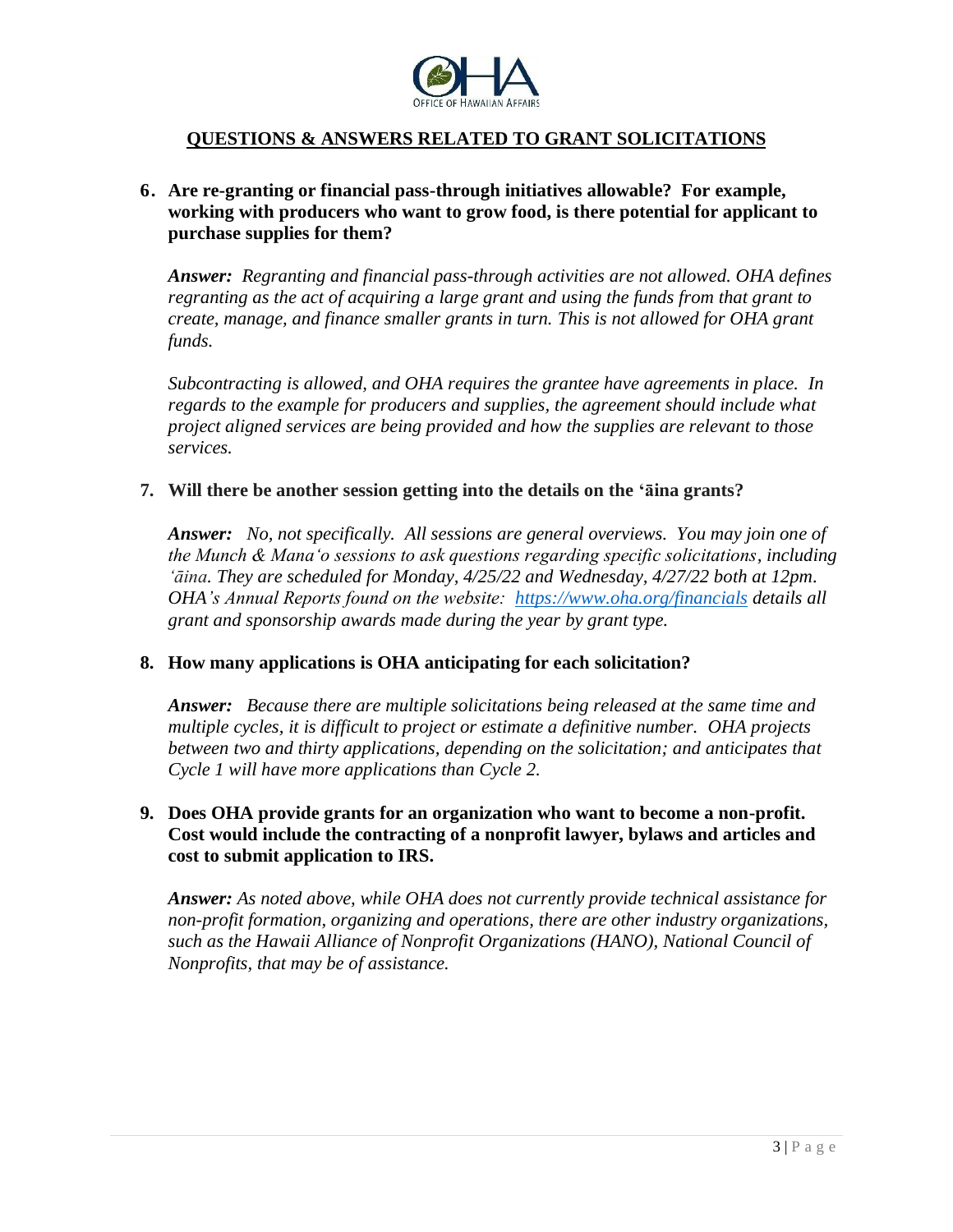

## **10. A community wants to open up an immersion school. Kumu, parents, and community are on board and they already have a space. What would they need to do, to get a grant to conduct this school, and is there grants to fund them?**

*Answer: In responding to this question, OHA makes the following assumptions, the "immersion school" planned is to be a Hawaiian language medium school; has already determined if the school will be independent or private or a public charter school or affiliated with an existing non-profit organization; and completed all planning for opening the school. Generally, while there are many opportunities for funding, and we recommend you review all the grant solicitations to see where this project would best align, the Education solicitation should be reviewed for alignment with your intent. All solicitations list the Strategic Foundations, Directions and associated Outcomes, and each project is required to align to at least one Strategic Foundation or Direction and an associated Outcome.* 

### **11. Please explain Cycles 1 and 2.**

*Answer: Cycles 1 and 2 refer to discrete time periods, deadlines and considerations of applications received, reviewed and recommended for awarding. Any non-awarded applicants in Cycle 1, can review their scores in the system, and edit, update and resubmit the application for Cycle 2 consideration for awarding.*

# **PHASE I – ELIGIBILITY AND PHASE II - APPLICATION**

### **12. Please call me, I am not good at applying.**

*Answer: There are a number of orientation resources found on the <https://www.oha.org/grants> website. Please refer to self-guided and recorded Orientation sessions and join us for the Munch and Manaʻo work sessions on Monday, 4/25/22 and Wednesday, 4/27/22 both at 12 noon. We recommend that you begin the PHASE 1 – Eligibility activities as soon as possible and bring any questions to the work sessions. We are unable to directly assist in submitting your application, however your questions can be sent to [grantsinfo@oha.org](mailto:grantsinfo@oha.org) and we will respond with information.*

#### **13. How do we apply and can we submit a paper application?**

*Answer: Applications are only accepted via the OHA Grants Portal at [www.oha.org/grants.](http://www.oha.org/grants) There will be no exceptions to this (i.e., no e-mailed applications or hard copy mailed or dropped off at the OHA office paper applications).*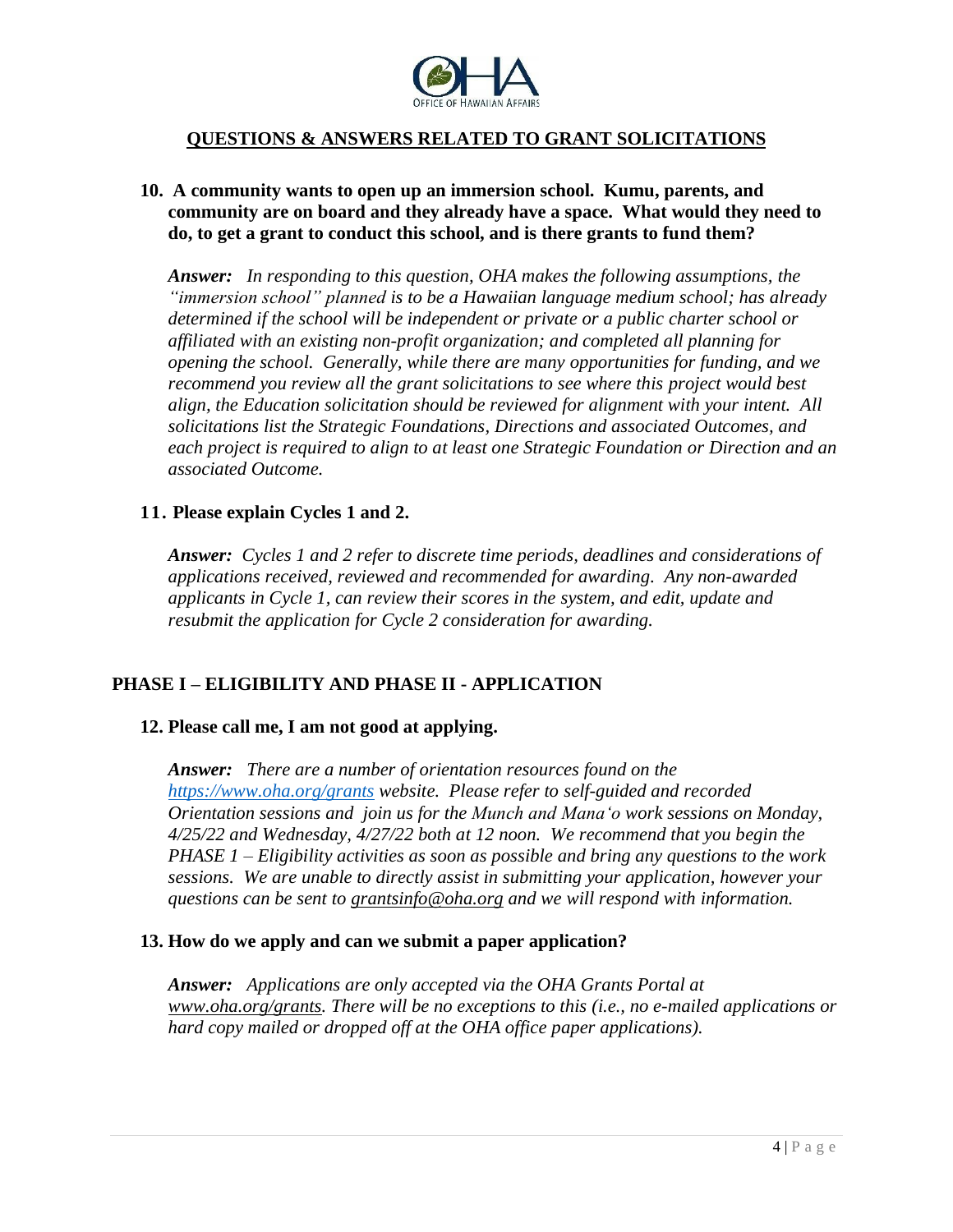

## **14. Is there a link to submit the eligibility requirements? Or an email address to email to?**

*Answer: All applications for Phase I and Phase II are required to be submitted via the Grants Portal. There is no exception to this, and applications will not be accepted via email. Visit the OHA Grants Website at [www.oha.org/grants](http://www.oha.org/grants) for the link to the Grants Portal and more information.*

#### **15. I'm having a hard time obtaining the application for housing.**

*Answer: Please complete the Phase I Eligibility application and submit. Once the Phase I activities, including document uploads are completed (by the applicant) and validated (by OHA), you will be notified via the Grants Portal and the application will be made available to you.*

*Please keep in mind that OHA has 72 hours from your Phase I Eligibility submission, Monday-Friday during OHA business hours, Monday – Friday 7:45 a.m. to 4:30 p.m. (excluding holidays), to respond with your Phase I eligibility status.*

**16. We are interested in applying for the Mo'omeheu Community Grant. Regarding the eligibility application, is the deadline Tuesday, May 24 or is it Monday, April 25? It appears that if deemed eligible, the full application would then be due on Friday, May 27. Would there be much time between notification of eligibility and the application deadline? It sounds like it could be tight.**

*Answer: For the Mo'omeheu solicitation, Phase I Eligibility will be available Monday, April 25, 2022. The deadline to submit your Phase I documents and application is Tuesday, May 24, 2022, 2:00 p.m HST. However, please keep in mind that OHA has 72 hours from your submission, Monday-Friday during OHA business hours, Monday – Friday 7:45 a.m. to 4:30 p.m. (excluding holidays), to respond with your Phase I eligibility status.*

*We encourage all applicants to complete the Phase I Eligibility as soon as possible. Upon approval of Phase I eligibility, the application will be opened for you to complete.*

*The deadline for submitting the Mo'omeheu application is Friday, May 27, 2022, 2:00 p.m HST.*

*Please refer to specific solicitations for timelines and additional information.*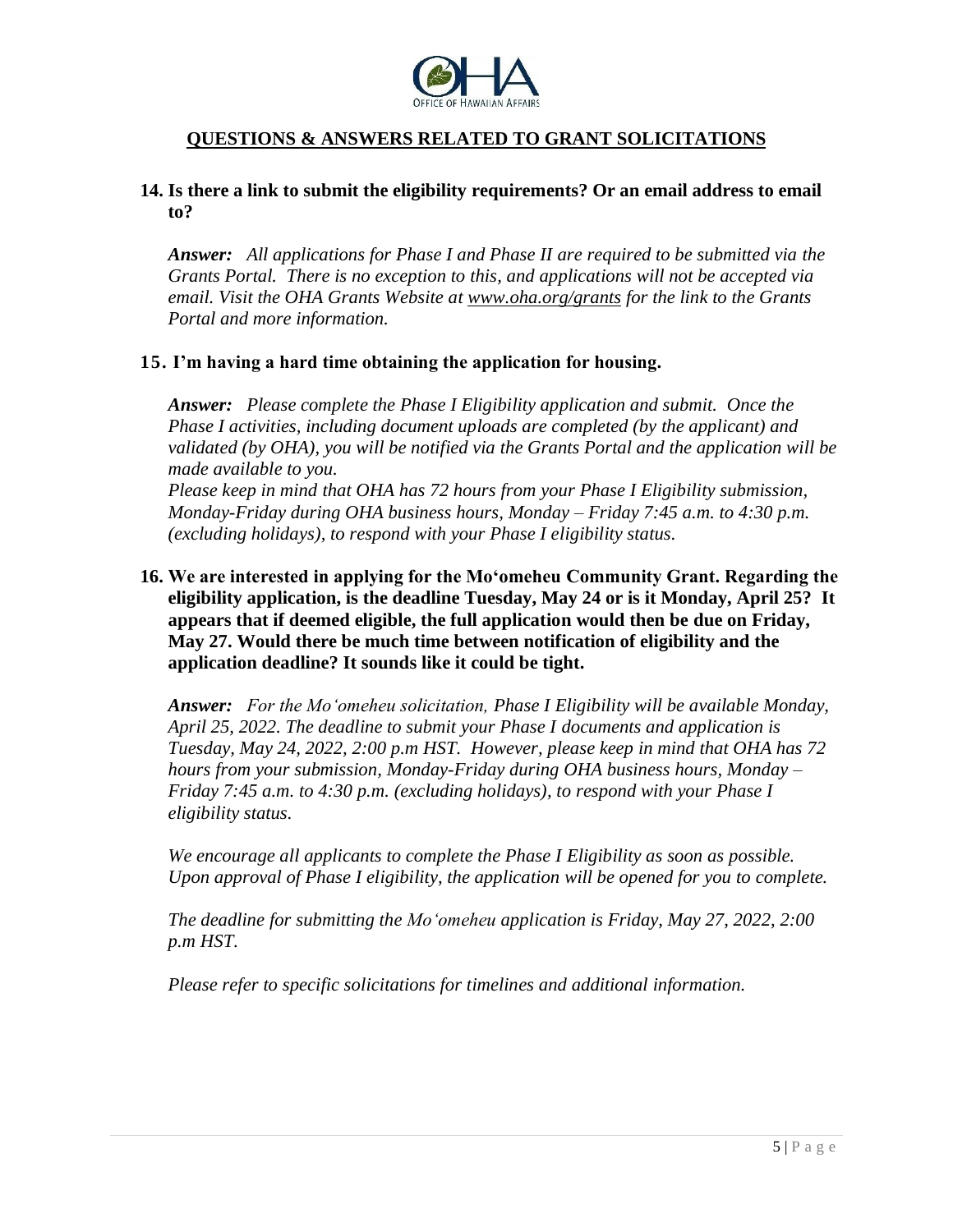

#### **REQUIRED DOCUMENTATION**

**17. What kind of 501(c)(3) documentation would we need to provide for a program (like that of Nā Pua No'eau) that is part of UH?**

*Answer: All applicants need to provide an IRS Determination Letter indicating that the organization has non-profit status. OHA grant solicitations are for community-based non-profits and government (county, state or federal) entities are not eligible.*

#### **18. What is considered acceptable documentation for the Certificate of Vendor Compliance?**

*Answer: We require the actual Certificate of Vendor Compliance (CVC) from the Hawaii Compliance Express. The CVC provides the most current compliance status for all the entities that OHA, as a state entity, is required to obtain from our contractors. If you are unable to obtain a "compliant" CVC, you may provide appropriate documentation from each entity (Hawaii Department of Taxation, Internal Revenue Service, Department of Commerce and Consumer Affairs and Department of Labor and Industrial Relations) that indicates your compliant or exempt status. Each document must be current within three months of the application deadline.*

### **FUNDING / AWARD / BUDGET QUESTIONS**

**19. Is there a minimum and maximum amount for the Community grant for Economic Stability?**

*Answer: Refer to Solicitation #22-04, page 10, which lists the minimum of \$250,000 and maximum of \$500,000 for Economic Stability grants.*

**20. I would just like to clarify that the maximum and minimum funding levels for community grants are per year rather than over the two-year period? The minimum amount of request should be \$50,000 and the maximum is \$100,000. Is that per year or for both years?**

*Answer: The minimum and maximum amounts listed in all solicitations are for the total two-year grant period.*

**21. For the Housing solicitation, the LOI asks applicants to request between \$1,500,000 or \$3,000,000. But then on page 8 of the application, there is a line "Award amounts are limited to \$250,000, with maximum award amount of \$500,000 for processing, servicing, and administrative costs; with related \$500,000 to \$1,000,000 for subgranting to beneficiaries for occupancy-ready costs."**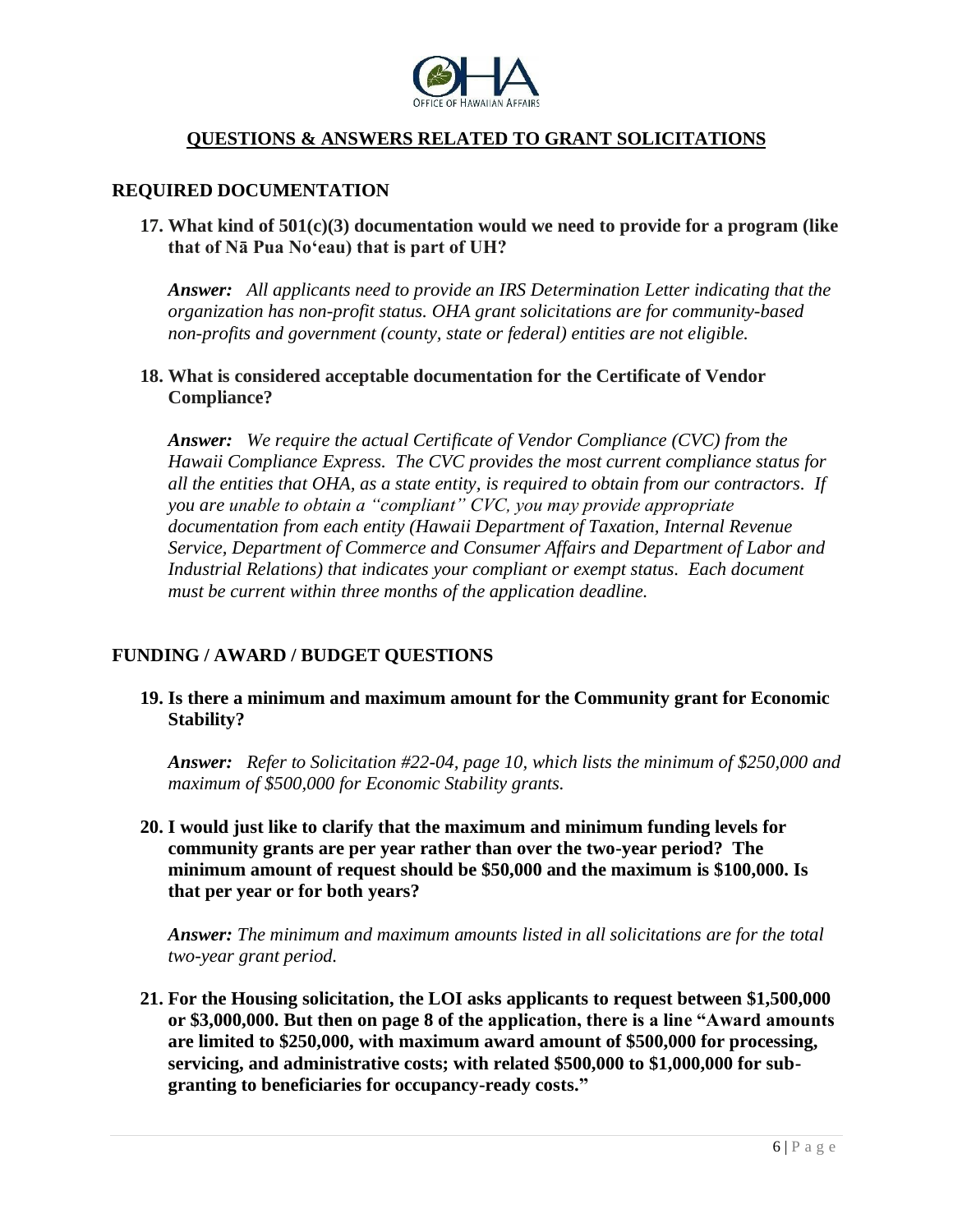

*Answer: The request must be between minimum \$1,500,000 – maximum \$3,000,000. Page 8 of the solicitation details the potential break down of the award amount, and it was added to put restrictions on sub-granting budget line items and administrative costs budget line items. The awarding scenarios provide more details regarding this grant.*

**22. Re: the 20% matching funds requirement: Do these matching funds need to be secured by the application deadline, or can they be pending proposals with other funders?**

*Answer: Match funding can be confirmed or pending upon application deadline. If an award is made, we will require proof of confirmed match funding for at least the first year of the grant upon contract execution.*

### **23. How long from the application deadline can a funded grant expect to receive funding? -- so that we can plan our timeline. When would funds be available should we qualify?**

*Answer: As part of OHA's commitment to process improvements, OHA strives to keep the period of time between awarding announcement and contract execution to a minimum. However, to enable accelerated contracting review and execution, OHA asks that awardees also respond in a timely manner. The initial payment is processed upon contract execution and should be received within the first month of the start of the grant period.*

### **24. What is the length of grant monies to be used?**

*Answer: All grants are two-year grants and a project budget is required for each year of the grant. All grant funds are to be expended within Grant Agreement term. Note, Grant Agreement Budget is based on cost reimbursement quarterly reports.*

# INTENTIONALLY LEFT BLANK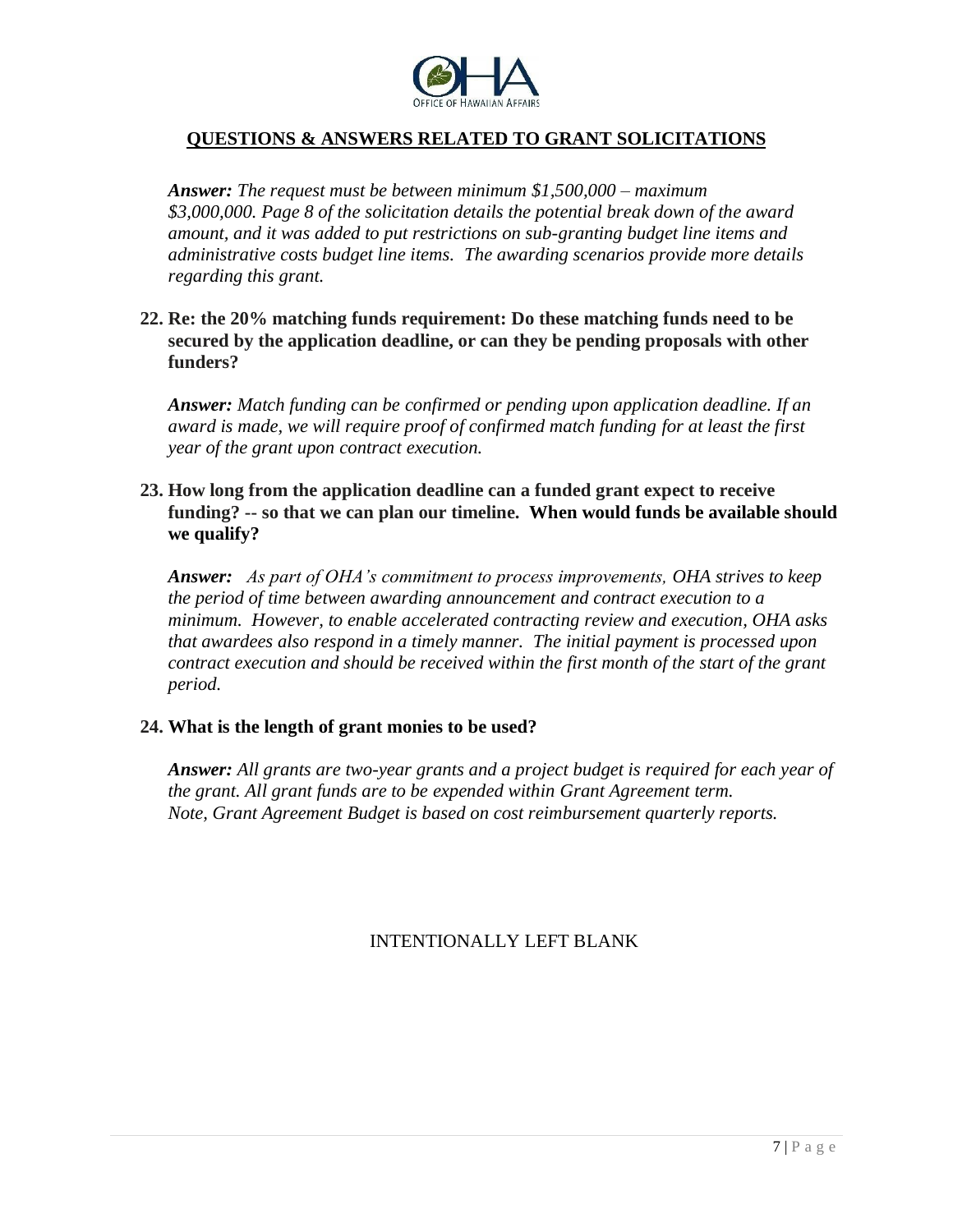

### **NATIVE HAWAIIAN SERVING ORGANIZATION REQUIREMENT (60%)**

**25.Please elaborate how to calculate the eligibility requirement that "the applicant shall be an organization that can certify and clearly demonstrate that at least sixty percent (60%) or more of the organization's overall current client and/or participant base is Native Hawaiian." If there are several ways that clients are reached: outreach events and immersive haumana training program where most of the clients are Native Hawaiian, and materials in both English and olelo, how do we account for this in calculating the percentage? We have captured some data at events and certainly with the haumana program, but is the immersive haumana counted the same as one time event attendee? Please provide an example for the at least 60% or more of the orgs' overall current NH client/participant base.**

*Answer: Your response should be based on a clear, concise and consistent process and should indicate the percentage of Native Hawaiians served by your organization via the program or project proposed. The first two data elements an applicant needs to determine and understand are: 1) the current client/participant base; and 2) all the organization's programs/services that provide direct service/impact to their current client/participant base. Once you determine these two things, it should be easy to determine the percentage of Native Hawaiians your organization serves.*

*The arithmetic computation needs to be substantiated with explanations and relevant data. For example, as part of your direct service programming, provide information on what the direct service is, who and why you are counting those you reach as your clients/participants, and ensure you have supporting documentation to support your percentage (e.g., sign-in sheets or registration forms that indicate self-reported Native Hawaiian ancestry, intake files with a copy of birth certificates, demographic data reports). Your data should be from within the last one to three years.*

## **26.How do we verify our client base is 60% Hawaiian if we may not have sign-in sheets/ other ways to collect participant info?**

*Answer: If you don't have sign-in sheets, intake or registration forms, please provide a clear explanation and supporting documentation, if any, of how you arrived at your percentage without these items.*

## **27. How do we calculate the data for the 60% Native Hawaiian requirement of total clients served?**

*Answer: Once you determine your client/participant base and your organization's programs, your percentage will be calculated by dividing the total number of Native Hawaiian clients/participants served by the total number of all clients/participants.*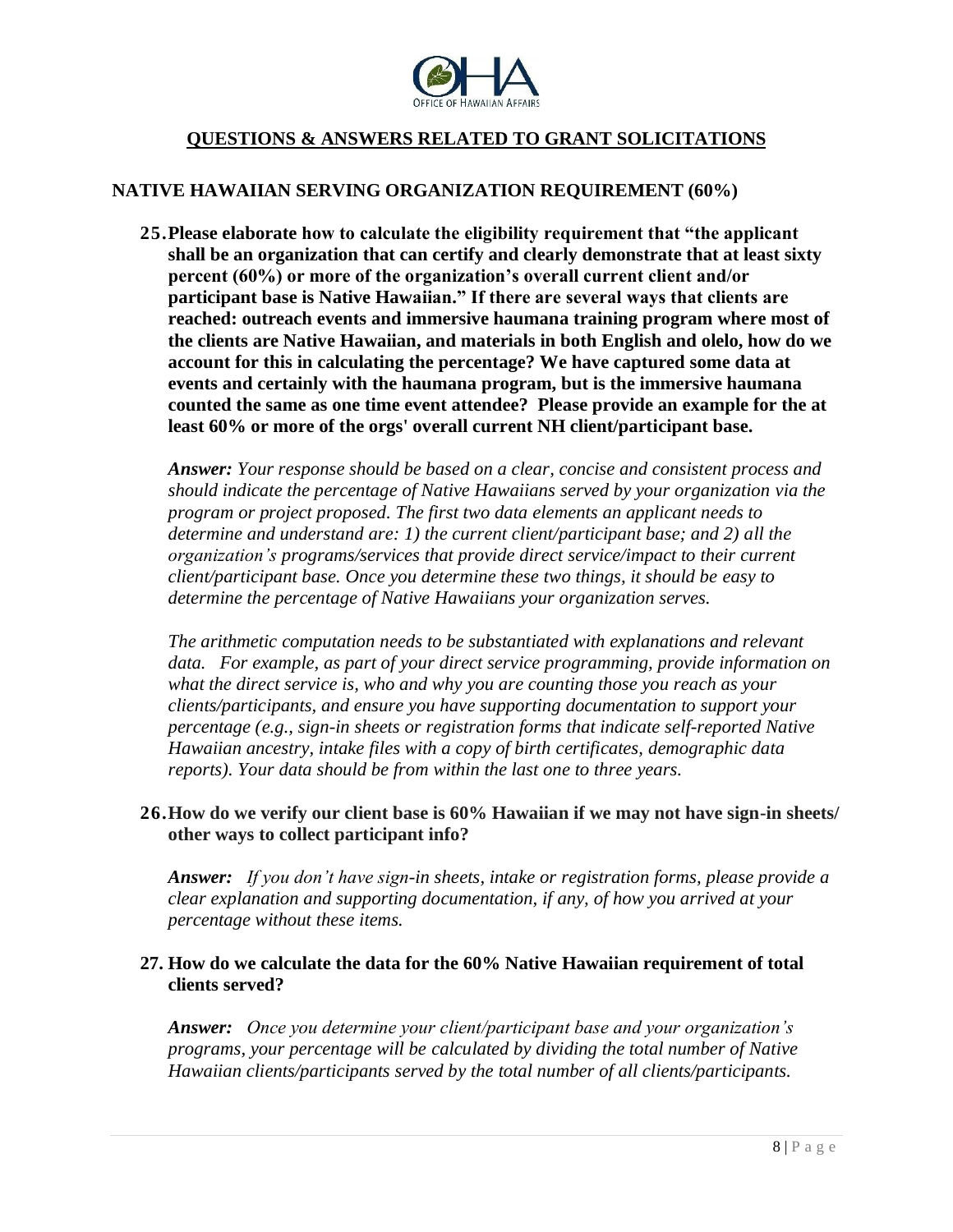

**28. With the eligibility requirement of 60% of the organization's client base served being Native Hawaiian, can this 60% apply to the program we are applying for? Or, does it need to be the organization as a whole?**

*Answer: No, the data should not be just for the program you are applying for. We are looking at your organization's entire client/participant base within the last one to three years.*

**29. I just wanted to clarify the part that says that the "organization" as a whole needs to serve 60+% Native Hawaiian population. Since our organization is an international organization and treatment services is one unit under the organization, then this would mean that our non-profit would not be able to apply anymore because as a whole, we would not be able to reach the 60% minimum Native Hawaiian requirement.**

*Answer: The non-profit organization as a whole shall be the non-profit that is doing business and serving in the State of Hawaiʻi. The indication will be from the organizations CVC.*

### **30. Can we use our partner's data to help meet the 60% Native Hawaiian serving organization requirement? 4/27/22**

*Answer: Yes, if you as the applicant do not meet this requirement, you may include your partner's data for all their programs along with your data. All other requirements for this question apply to both the applicant and the partner.*

# **MULTIPLE APPLICATIONS/AWARDS**

**31. I wanted to clarify that they may submit two distinct applications in two different categories but that if both are selected, that they have to choose one. For example, they are considering applications for the Education and the Ahahui grants.**

*Answer: Applicants may submit two distinct (different projects) applications for two different grant categories. If awarded within the same grant type (e.g. two general community grants), you will need to choose one. However, if you are approved for a grant in a different grant type you could be awarded both. Regarding the example, if you apply and receive award for Education (general community grant type) and also apply and receive award for ʻAhahui (event grant) that would be allowed because they are different grant types. See Grant types table on Technical Session Power Point Presentation, slide 11.*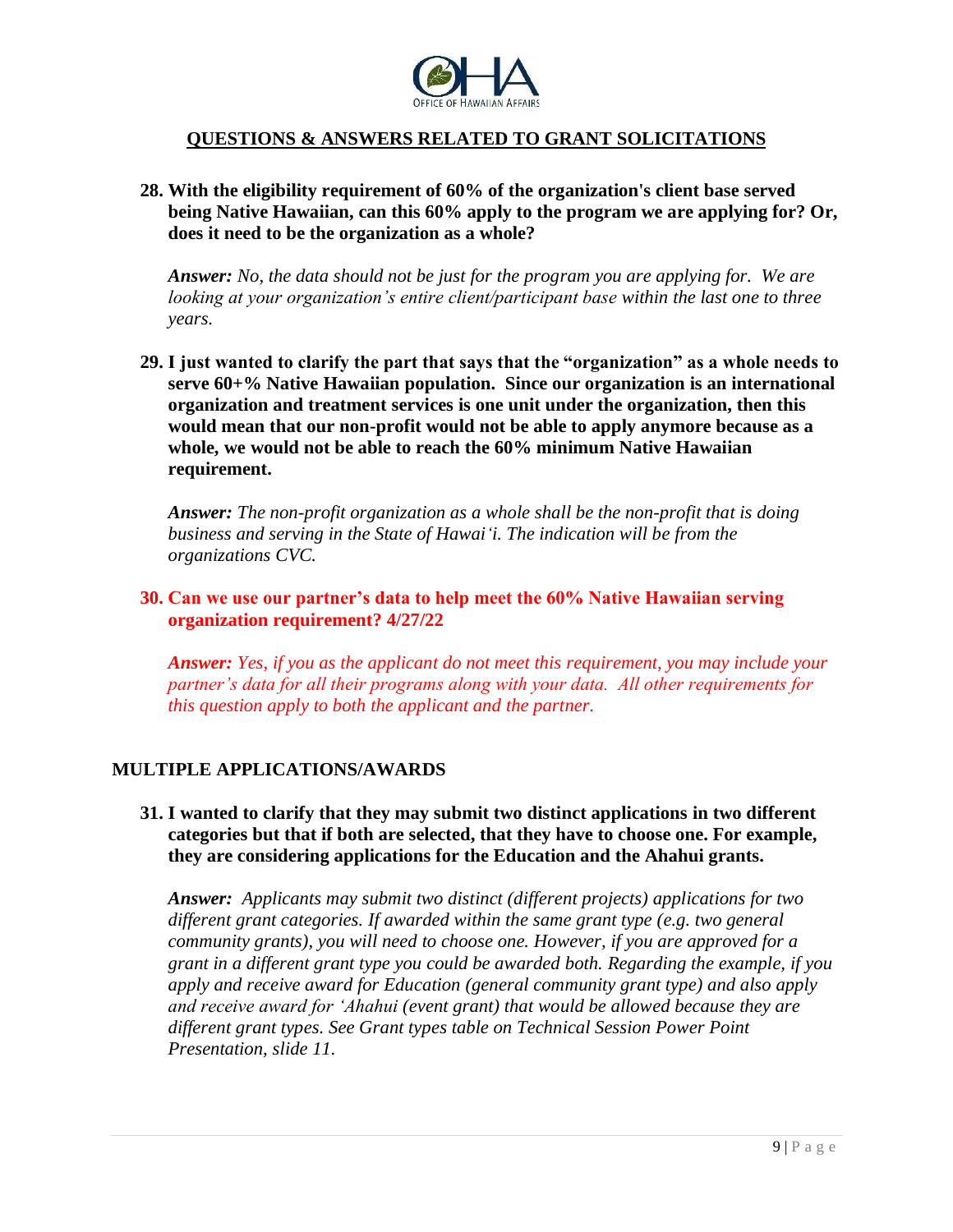

## **32. Can a non-profit apply for and proceed with both a Community Grant as well as the Community Research Grant if both are awarded?**

*Answer: Yes, you are able to apply for both because they are different grant types. However, the project for each application will need to be different (e.g. scope, activities) and not have any cross over funds, staff, participants, etc.*

## **33. We have multiple programs and are considering applying to 2-3 OHA opportunities, each for different programs. Is this allowed? If so, can we win multiple awards?**

*Answer: Yes, this is allowed. However, please ensure each application is for a different projects and submitted under a different grant type. If you receive multiple general community grant awards, you will be asked to choose one or OHA will make the selection if the response is not timely. See the solicitation for details and the Grant types table on Technical Session Power Point Presentation, slide 11.*

#### **34. Will our submission of multiple proposals affect our scores?**

*Answer: No, your scores will not be affected by multiple proposals. But please keep in mind that if a proposal is deemed to be a duplicate application or project that application will be ineligible.*

### **FISCAL SPONSORSHIP**

## **35. We currently run our grants through a fiscal sponsor who is also interested in submitting for the 2022 OHA grants. We would like to know if both of us (our fiscal sponsor and our program) can submit proposals for the 2022 OHA grant opportunities?**

*Answer: No, because there are no provisions for Fiscal Sponsors in the Solicitations. The applying non-profit organizations can partner with another entity to reach the community's needs. We hope that encouraging partnerships amongst our community organizations and programs will help to build relationships, foster engaged collaborations, and strengthen capacity.*

*If you are an applicant and you are partnering with an organization, the partner organization is eligible to apply if they are a non-profit. However, please note our solicitation requirement:*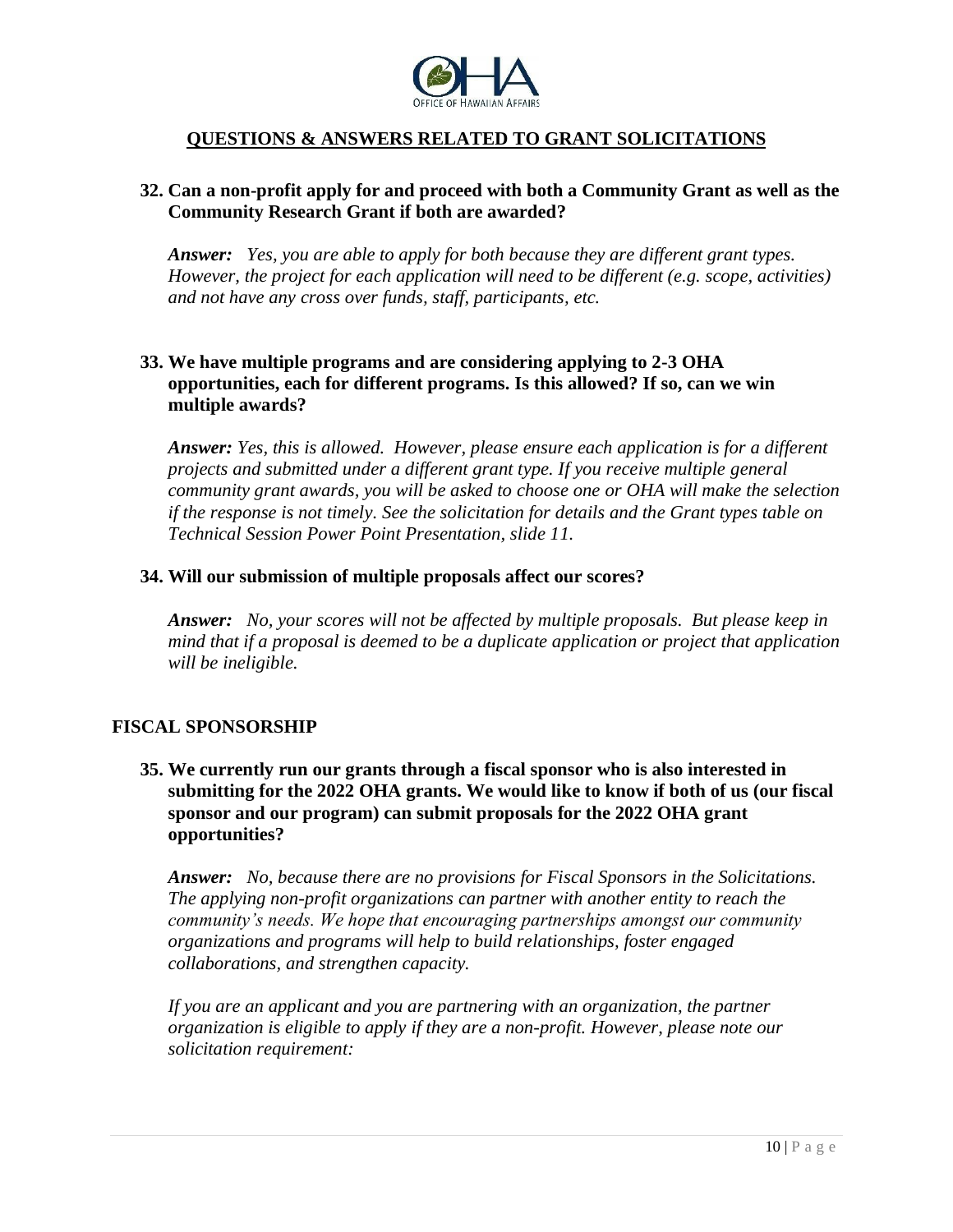

### *D. Grant Award Restrictions – Multiple Programs*

*Organizations can only be awarded two programmatic grants per fiscal cycle. The awards must be two different grant types, e.g. a Community Grant and a Homestead Community Grant. For example, an organization cannot have two community grants or have one community grant and be paid as a partner organization from a second community grant.*

*For the purpose of these OHA grants, the applying non-profit is the main grantee that has program/activites and targets that attain the outcomes for the solicitation. Partnerships should be organizations that are on board with your program/activites and targets and are partners in funding and/or meeting project outcomes The partnership agreement will be determined by you. At a minimum, we recommend you determine and agree to kuleana for service delivery, performance target tracking and reporting. If awarded, the applicant would be the entity ultimately responsible for ensuring contract compliance.*

**36. In section D of the proposal, it speaks about multiple programs with 2 program grants per fiscal cycle. Does this apply to the fiscal sponsor/program relationship also since the fiscal sponsor is not running the program just acting as a facilitator for receipt of funding? Please below.**

*Answer: As noted above, we look forward to partnerships and fiscal sponsors are not included as part of the solicitations. Please see below to address partnership example.*

**37. I wanted to get clarification re: the submittal of more than one grant per organization. While we can submit two in different categories if both are selected only one will be funded. Does this apply to both a proposal that an organization would be fiscal sponsoring and also submit one for the organization itself? Please advise.**

*Answer: Solicitations include partnerships and no fiscal sponsors. You will not be able to have a grant and be a partner on another grant of the same type (e.g. two community grants). Please see below Section II, D. per solicitation.*

#### *D. Grant Award Restrictions – Multiple Programs*

*Organizations can only be awarded two programmatic grants per fiscal cycle. The awards must be two different grant types, e.g. a Community Grant and a Homestead Community Grant. For example, an organization cannot have two community grants or have one community grant and be paid as a partner organization from a second community grant.*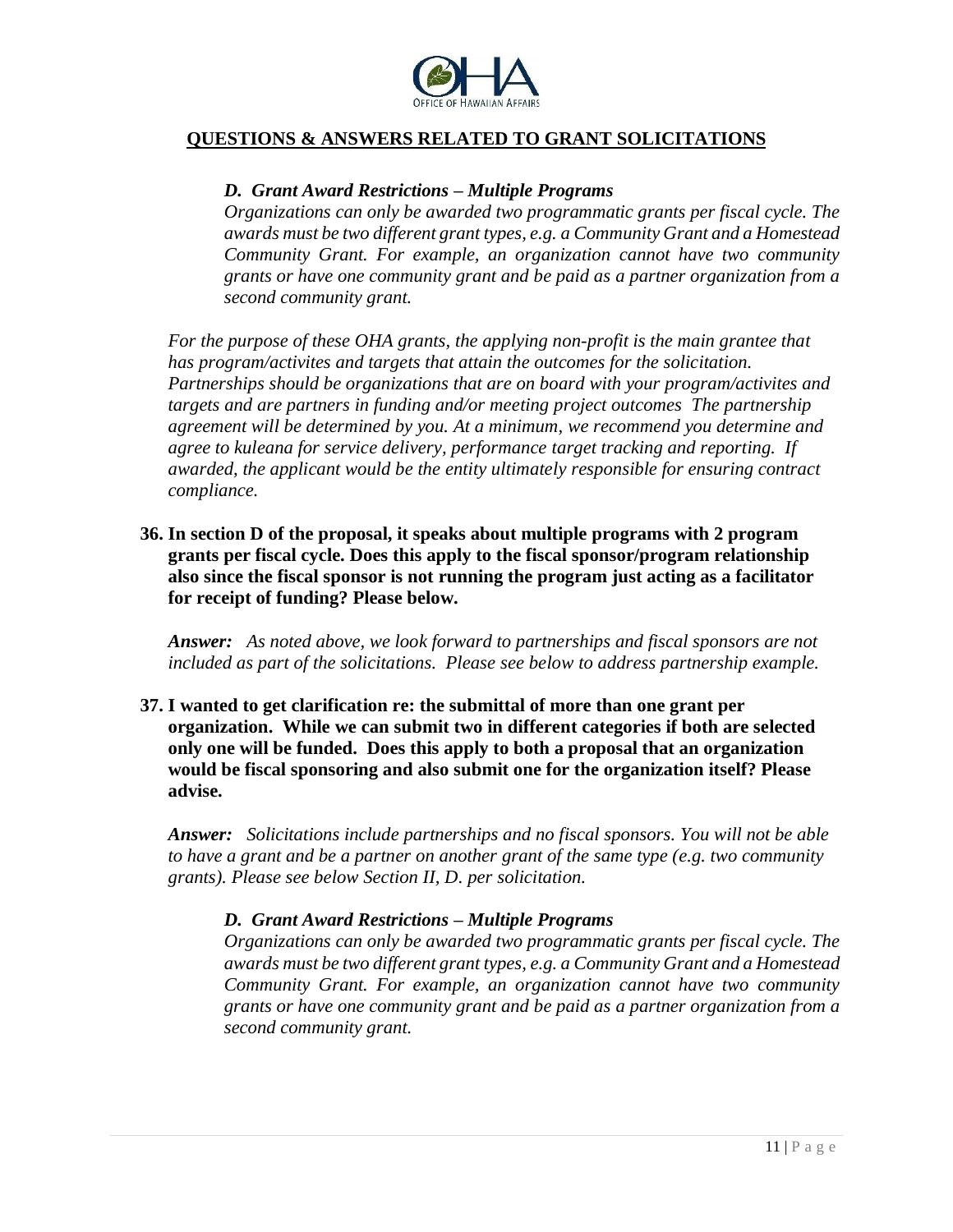

#### *Section III, Phase I, B, C, D.*

#### *B. Application Restriction*

*Organizations can submit an application for more than one FB 2022-2023 Community Grant category. However, the project shall be different and not cross over with each other. In addition, if more than one grant category is awarded, the entity would need to choose only one project for award and funding, in a timely manner, or forfeit awarding based on OHA's determination. See the Grants Program webpage for information on other Community Grants that will be released, [www.oha.org/grants](http://www.oha.org/grants).* 

### *C. Duplicative Applications Prohibited*

*If your organization has already applied for a FB 2022-2023 OHA grant solicitation, submission of the same or related application for another FB 2022- 2023 OHA grant solicitation is prohibited.* 

#### *D. Duplicative Programs Prohibited*

*If your organization currently has or has been awarded an OHA grant, submission of an application for the same or related project is prohibited. If your current award is in the process of final closeout, this provision does not apply.*

#### **38.Does this mean any program that has a fiscal sponsor cannot apply?**

*Answer: Yes, because there are no provisions for Fiscal Sponsors in the Solicitations. Organizations that apply should meet all solicitation requirements without the need for a fiscal sponsor.*

### **SOLICITATION SPECIFIC QUESTIONS**

## **39. Regarding the 'Ahahui solicitation, it says the event should be a "one-time" event. Would the parade (as in a King Kamehameha Day parade for next year) count if our intent is to continue it in subsequent years?**

*Answer: Recurring annual events like the Kamehameha Day parade are considered onetime events during the year, and they would be eligible for funding each year. An application would need to be submitted for each year of the event.*

**40. For the Housing solicitation, the LOI asks applicants to request between \$1,500,000 or \$3,000,000. But then on page 8 of the application, there is a line "Award amounts are limited to \$250,000, with maximum award amount of \$500,000 for processing, servicing, and administrative costs; with related \$500,000 to \$1,000,000 for subgranting to beneficiaries for occupancy-ready costs."**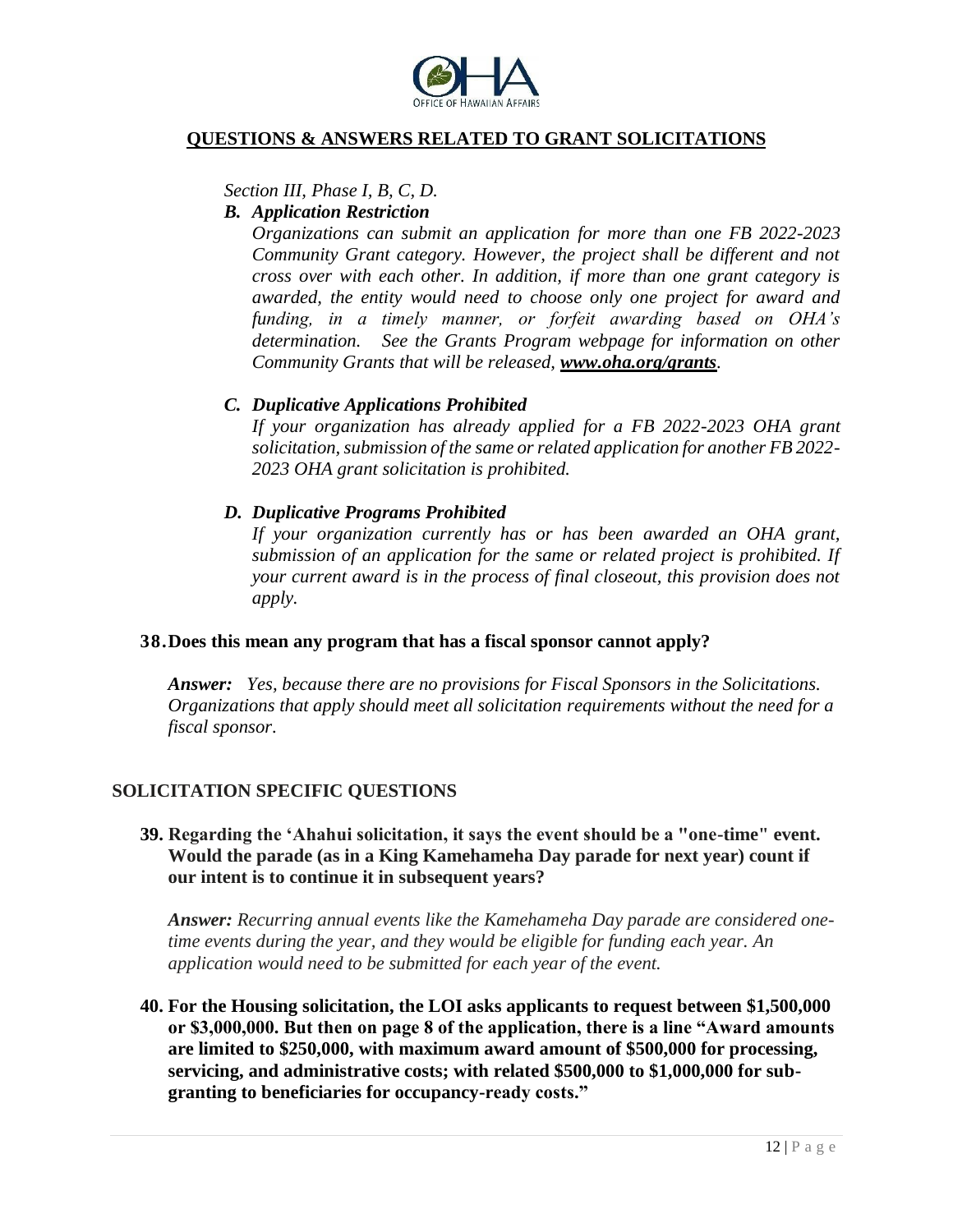

*Answer: The request must be between minimum \$1,500,000 – maximum \$3,000,000. Page 8 of the solicitation details the potential break down of the award amount, and it was added to put restrictions on sub-granting budget line items and administrative costs budget line items.*

## **41. For the Education grant's Strategic Direction and Outcome: for Outcome 1.1- NH students who enter educational systems ready to learn - is this specifically preschool programs?**

*Answer: No, "educational systems" refers to a range of settings such as kaiapuni (Hawaiian language medium system), traditional independent, public, charter school, post-secondary programs, and/or vocational, apprentice, workforce training.*

## **42. For Education, Outcome 1.2 - NH students graduating who are college, career and community ready - does this mean the project should only serve students who will graduate during the grant cycle?**

*Answer: Yes, the grants will be awarded for a two-year period and the outcome should be the result of those students who are graduating during this time.* 

### **43. Is there a minimum and maximum amount for the Community grant for Economic Stability?**

*Answer: See Solicitation #22-04, page 10, which lists the minimum of \$250,000 and maximum of \$500,000 for Economic Stability grants.*

## **44. We are interested in applying for the Mo'omeheu Community Grant. Regarding the eligibility application, is the deadline Tuesday, May 24 or is it Monday, April 25? It appears that if deemed eligible, the full application would then be due on Friday, May 27. Would there be much time between notification of eligibility and the application deadline? It sounds like it could be tight.**

*Answer: For the Mo'omeheu solicitation, Phase I Eligibility will be available Monday, April 25, 2022. The deadline to submit your Phase I documents and application is Tuesday, May 24, 2022, 2:00 p.m HST. However, please keep in mind that OHA has 72 hours from your submission, Monday-Friday during OHA business hours, Monday – Friday 7:45 a.m. to 4:30 p.m. (excluding holidays), to respond with your Phase I eligibility status.*

*We encourage all applicants to complete the Phase I eligibility as soon as possible. Upon approval of Phase I eligibility, the application will be opened for you to complete.*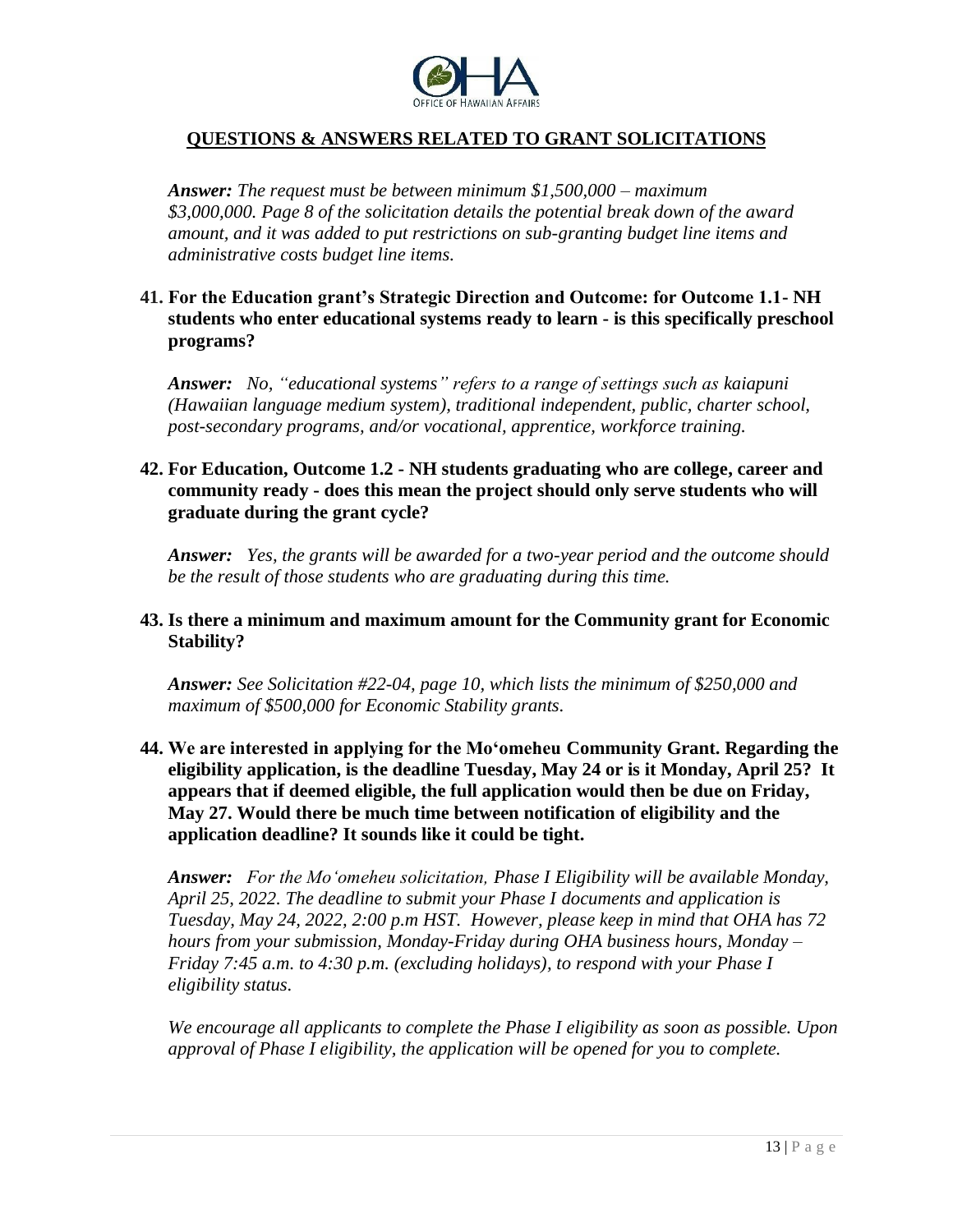

*The deadline for submitting the Mo'omeheu application is Friday, May 27, 2022, 2:00 p.m HST.*

*Please refer to specific solicitations for timelines and additional information.*

### **EMPLOYMENT**

**45. I noticed that there is a huge vacancy for employment within OHA as you are looking for grant writers as well as many other positions. Is there going to be any talks about expanding to outer islands? Is the Grants Officer position available to work remotely (on Kaua'i)?**

*Answer: The vacancies in the OHA Grants program are for Grants Officer(s) and Grants Manager. OHA does not have any Grant Writer positions. Grants Officer positions can be on islands other than O'ahu. Successful applicants will work from the OHA office on the island they are located.* 

*<https://www.oha.org/jobs> see website for more opportunities*

### **IN-KIND CONTRIBUTIONS FOR THE MATCH FUNDING REQUIREMENT**

- **46. What are examples of in-kind and how do you define it?** *Answer:*
- *Generally, anything that you would have had to pay/contract, if someone is donating that kind of service, supplies, equipment etc. Examples of in-kind donations of goods or services could include:*
- *Professional services such as bookkeeping or accounting services, conducting survey or assessment activities.*
- *Workshop delivery services, materials or equipment associated with workshops;*
- *Technology such as laptops, ipads, drones, wifi/mifi capabilities.*

#### **47. If we use in-kind contributions as part of our match, is there a limit to the amount?**

#### *Answer:*

- *In-kind contributions shall not exceed 50% of your match funding. When listing in-kind contributions in your Cash Match form, ensure the total amount does not exceed 50% of the total Match funds listed.*
- *Any in-kind contributions shall be equivalent to an actual Cash Match. In the Budget form, for example, if \$10,000 is your in-kind contribution for a Salary, then you will need to indicate a cash*